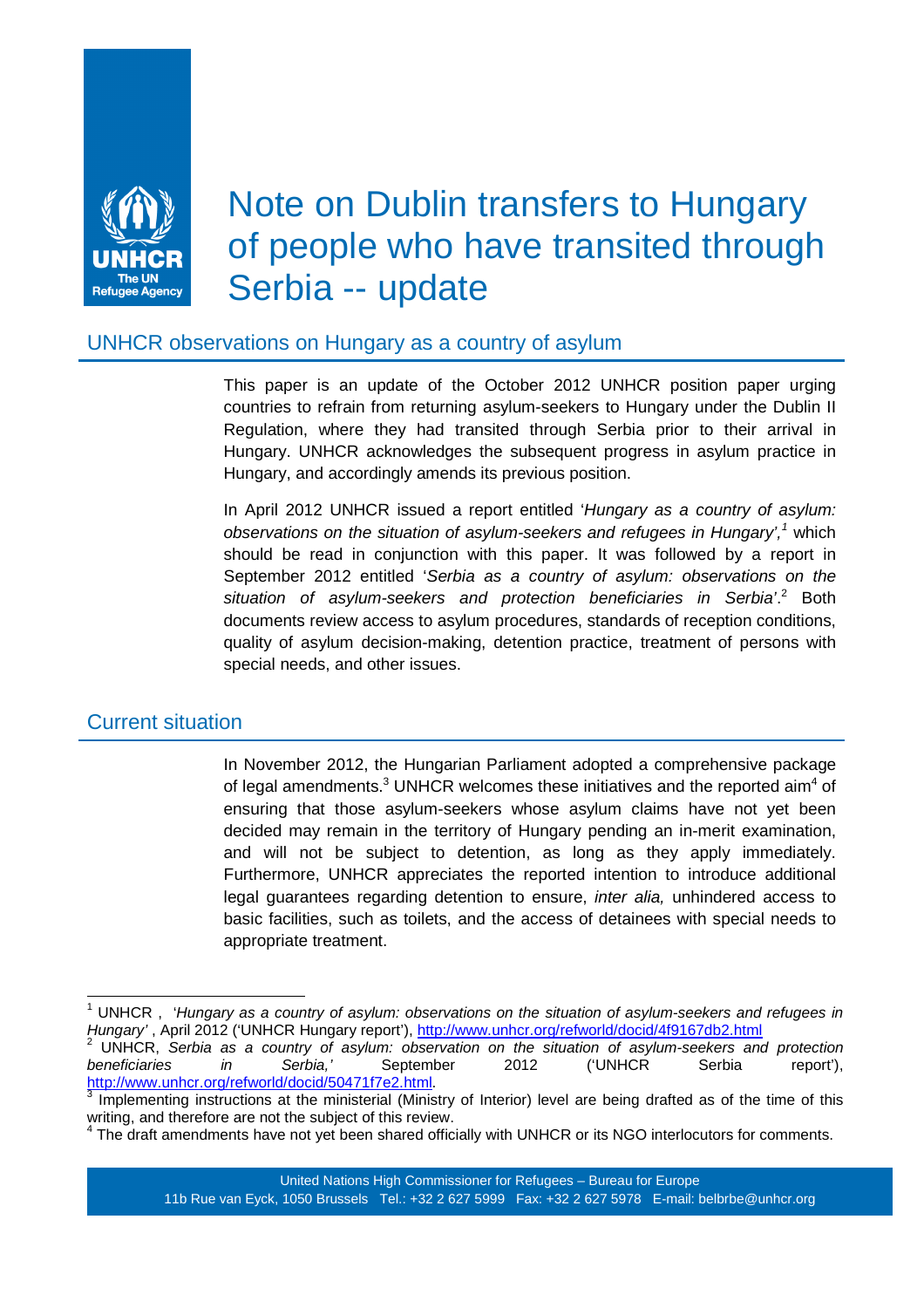UNHCR observes that Hungary no longer denies an examination on the merits of asylum claims where asylum-seekers transit via Serbia or Ukraine prior to their arrival in Hungary. Such asylum-seekers are no longer returned to Serbia or Ukraine.<sup>5</sup> In addition, access to asylum procedures in Hungary has improved for those asylum-seekers returned to Hungary under the Dublin II system whose claims had not been examined and decided in Hungary (i.e. those for whom no final in-merit decision on the substance of the claim for international protection had been taken). Such asylum-seekers have access to an in-merit examination of their claims upon their return, provided they make a formal application to (re-)initiate the examination of the previously-made asylum claim. They will then not be detained and may await the outcome of their procedure in Hungary.

Some improvements have also been observed with regard to the detention of asylum-seekers. UNHCR notes that the number of asylum-seekers detained has significantly declined in 2012 (e.g. from 171 in February 2012 to 30 in December 2012). Asylum-seekers who apply for asylum immediately upon their arrival, or at the latest during their first interview with the aliens police, are no longer detained. At the same time, persons who fail to apply immediately, or who otherwise fail to communicate such intention effectively, continue to be subject to detention for the duration of the entire asylum procedure.

UNHCR further recognizes the efforts of the Hungarian authorities to improve the monitoring of detention conditions by the National Police HQs and by the Chief Prosecutor's Office. In addition, a working group $6$  has been established to review the judicial practices that had permitted the return of asylum-seekers to Serbia without an examination of the merits of their claims for protection, and that allowed for the routine prolongation of administrative detention of asylum-seekers without the need to demonstrate the justification for detention in the specific circumstances of the case.

Nevertheless, a comprehensive and structural review remains necessary to ensure that fundamental improvements to the strict detention regime and the related conditions imposed on detained asylum-seekers (and irregular migrants) will be guaranteed in law and sustained in practice.

 5 UNHCR, Note on Dublin transfers to Hungary of people who have transited through Serbia, October 2012, http://www.unhcr.org/refworld/docid/507298a22.html.

<sup>&</sup>lt;sup>6</sup> This working group comprises judges of the Curia (Hungary's highest civil court), judges responsible for the review of administrative decisions in refugee status determination and on detention, as well as academic experts.